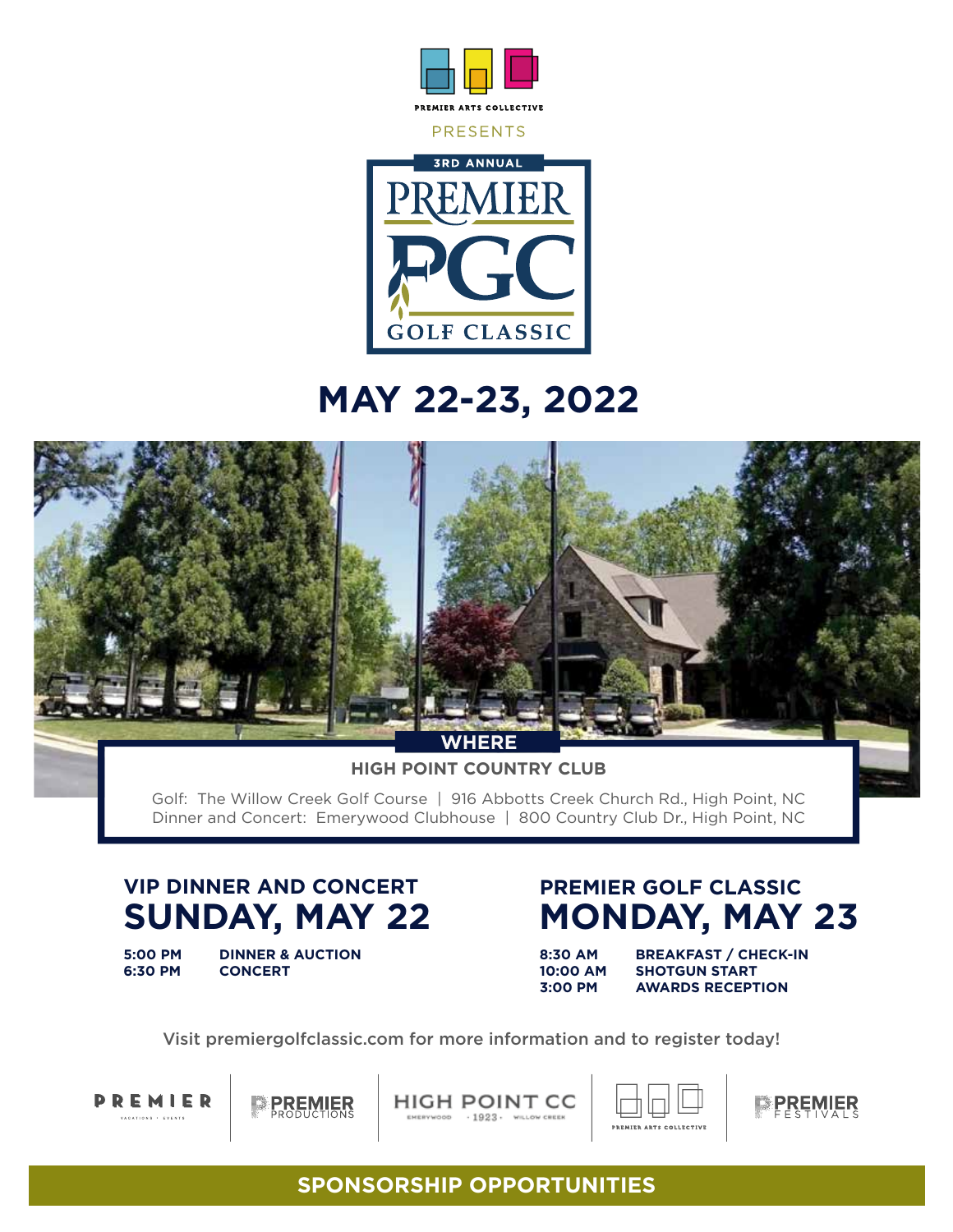### **THE EVENT**

High Point Country Club will host the third annual Premier Golf Classic benefiting Premier Arts Collective, a non-profit 501(c)(3) organization. The event will feature a first-class Sunday evening VIP Dinner and Concert at Emerywood Clubhouse of High Point Country Club with a silent auction and special guest musical performance. Monday will be highlighted by the golf event at Willow Creek Golf Course of High Point Country Club. Sponsorships and playing spots are tax-deductible, as allowed by law.

### **PREMIER ARTS COLLECTIVE MISSION STATEMENT**

Premier Arts Collective is an experiential non-profit organization offering healing and therapy through the arts and music to serve the underprivileged and those affected by trauma and abuse.

Headquartered in Greer, South Carolina, Premier Arts Collective is forging a new path to serve survivors of trauma, abuse and oppression. We fulfill our mission by partnering with passionate artists, musicians and organizations around the world who are committed to healing and hope.

Since 1998, our ministry has existed to love and serve the impoverished by meeting their physical, spiritual, educational, social and emotional needs; thus, empowering them to be agents of change in their own communities. As an international Christian charity, we have always been committed to being a voice for the disadvantaged. When we show the love of Christ in tangible ways, such as through the arts and music, barriers are broken down, people are healed, and communities are restored. We provide critical art and musical experiences with independent therapeutic programming to aid in recovery and restoration for those in need of hope.

Premier Arts Collective is the non-profit ministry of Premier Productions, Premier Vacations & Events and Premier Festivals.

> *"My command is this: Love each other as I have loved you." – John 15:12*

> > **CONTACT Gene Krcelic, President 864-505-5354 gene@premierartscollective.com Premier Arts Collective PO Box 487 Greer, SC 29652** *Premier Foundation / Premier Arts Collective EIN: 56-2066166*

### **SPONSORSHIP OPPORTUNITIES**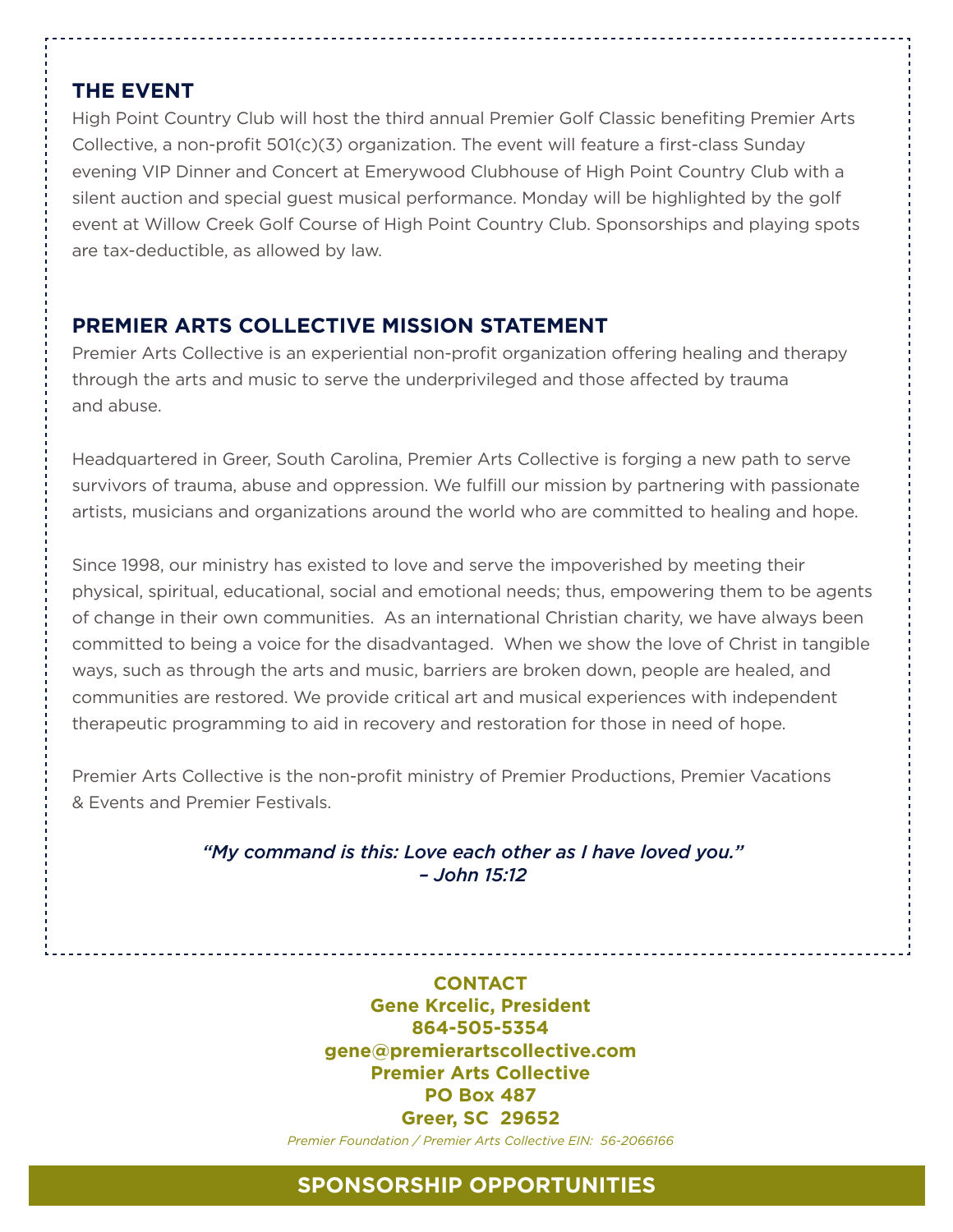## **PRESENTING - \$20,000** *(1 available)*

Registration for four (4) foursomes in golf tournament

Thirty-two (32) tickets for Sunday evening VIP Dinner and Concert

Recognition in event news releases and social media posts

Corporate name/logo placement on event website

<u>a dia amin'ny fivondronan-</u>

Company name/logo on event golf shirt

Company name/logo on all printed tournament materials

Company banner placement at tournament events

Announcement recognition at all event functions

Category exclusivity Corporate display tent VIP Gift Bag for all 16 golfers

Four (4) rooms on May 22 at host hotel, if needed

Direct marketing opportunity to all attendees

*\*April 1, 2022 deadline applies*

## **PREMIER - \$15,000** *(2 available)*

Registration for three (3) foursomes in golf tournament

Twenty-four (24) tickets for Sunday evening VIP Dinner and Concert

Recognition in event news releases and social media posts

Corporate name/logo placement on event website

Company name/logo on all printed tournament materials

Company logo placement at tournament events

Announcement recognition at all event functions

Category exclusivity

Corporate display tent

VIP Gift Bag for all twelve (12) golfers

Direct marketing opportunity to all attendees

*\*April 1, 2022 deadline applies*

. . . . . . . . . . . . .

## **PLATINUM - \$10,000** *(4 available)*

Registration for two (2) foursomes in golf tournament

Sixteen (16) tickets for Sunday evening VIP Dinner and Concert

Recognition in event news releases and social media posts

Corporate name/logo placement on event website

Company name/logo on all printed tournament materials

Company logo placement at tournament events

Announcement recognition at all event functions

Corporate display tent

VIP Gift Bag for all eight (8) golfers

Direct marketing opportunity to all attendees

*more opportunities >>*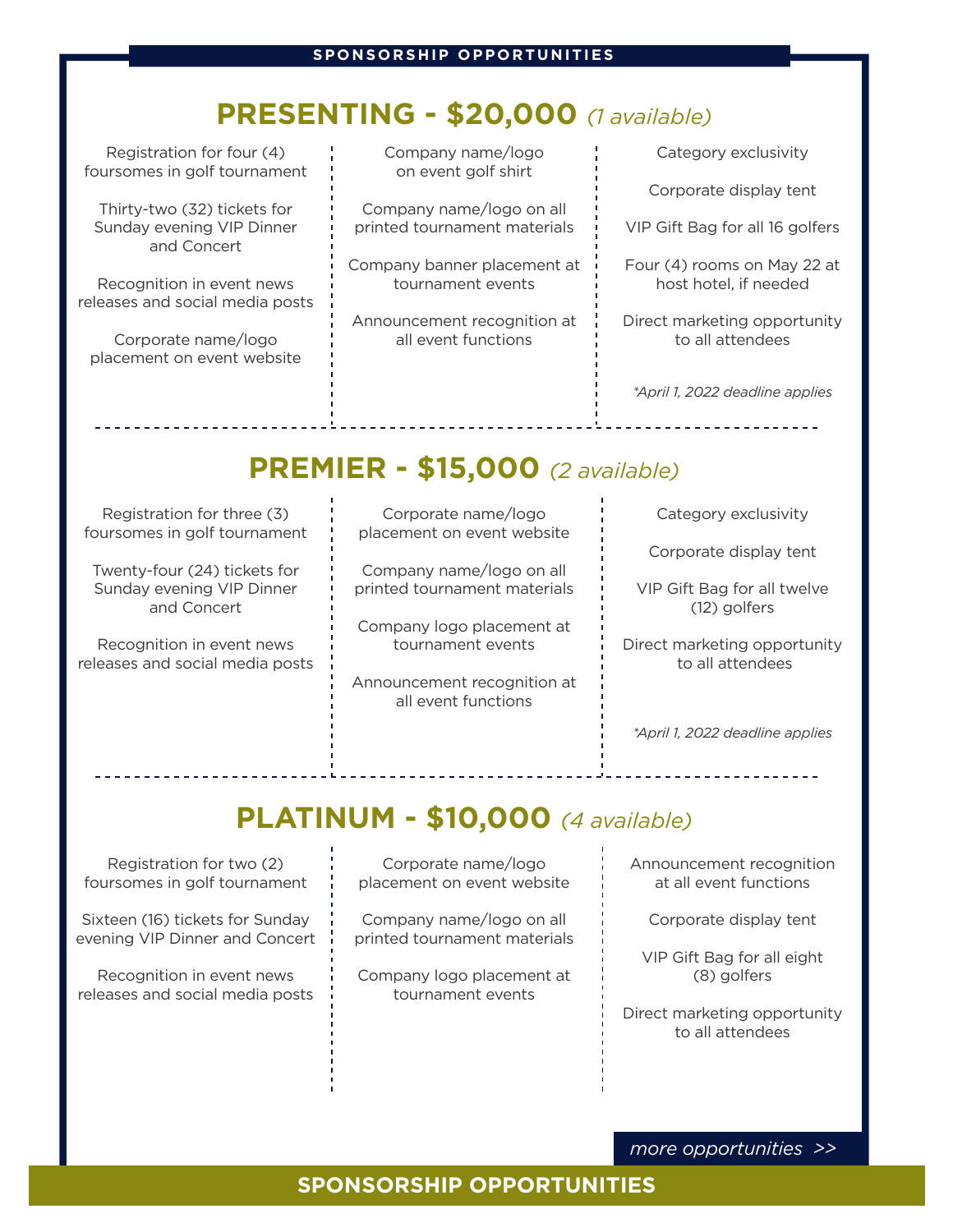#### **SPONSORSHIP OPPORTUNITIES**

## **GOLD - \$5,000**

Registration for one (1) foursome in golf tournament

Eight (8) tickets for Sunday evening VIP Dinner and Concert

> Recognition in event news releases

#### **VIP DINNER & CONCERT - \$4,000** *(1 available)*

- One (1) reserved table for seating up to 8 guests at Sunday's VIP Dinner and Concert
- Banner at VIP Dinner & Concert
- Presenting sponsor recognition for VIP Dinner & Concert
- Autographed guitar from featured band/artist
- Corporate name/logo placement on event website

#### **PIN FLAG - \$3,500** *(1 available)*

- Logo on all pin flags
- Pin flag will be presented to that corporate sponsor
- Four (4) tickets to VIP dinner
- Corporate name/logo placement on event website

#### **BEVERAGE CART - \$2,500** *(1 available)*

- Signage with company name and/or logo placed on beverage golf carts
- Four (4) tickets to VIP dinner
- Corporate name/logo placement on event website

#### **HOLE IN ONE - \$2,500**  *(1 available)*

- Signage placed at tee box of sponsored hole with company logo/name
- Opportunity to have table at sponsored hole with marketing materials and/or promotional items
- Significant prize offered for a single hole in one on designated hole
- Four (4) tickets to VIP dinner
- Corporate name/logo placement on event website

Corporate name/logo placement on event website

Company name/logo on all printed tournament materials

Company logo placement at tournament events

#### **VIP DINNER TABLE - \$1,500**

• One (1) reserved table for seating up to 8 guests at Sunday's VIP Dinner and Concert

#### **LONG DRIVE - \$1,000**  *(1 available)*

- Signage placed at tee box of sponsored hole with company logo/name
- Opportunity to have table at sponsored hole with marketing materials and/or promotional items
- Prize for longest drive on designated hole

#### **CLOSEST TO PIN - \$1,000**  *(1 available)*

- Signage placed at tee box of sponsored hole with company logo/name
- Opportunity to have table at sponsored hole with marketing materials and/or promotional items
- Prize for closest to pin on designated hole

#### **TEE BOX - \$250**

*(15 available)*

• Signage placed at sponsored tee box with company logo/name

#### **PUTTING GREEN - \$250**  *(1 available)*

Signage placed at putting green with company logo/name

#### **DRIVING RANGE - \$250**  *(1 available)*

Signage placed at driving range with company logo/name

#### Announcement recognition at all event functions

VIP Gift Bag for all four (4) golfers

Direct marketing opportunity to all attendees

#### **SINGLE TICKET TO VIP DINNER & CONCERT - \$200**

### **GOLF PACKAGES**

#### **\$1,500 PER FOURSOME**

- Registration for one (1) foursome in golf tournament
- Eight (8) tickets for Sunday evening VIP Dinner and Concert
- Gift Bag for all four (4) golfers

#### **\$400 PER INDIVIDUAL**

- Registration for one (1) spot in golf tournament (to be placed in foursome)
- Two (2) tickets for Sunday evening VIP Dinner and Concert
- Gift Bag

*Print deadlines apply to all sponsorships.* 



**VISIT PREMIERGOLFCLASSIC.COM FOR MORE INFORMATION AND TO REGISTER TODAY!** 

**SPONSORSHIP OPPORTUNITIES**